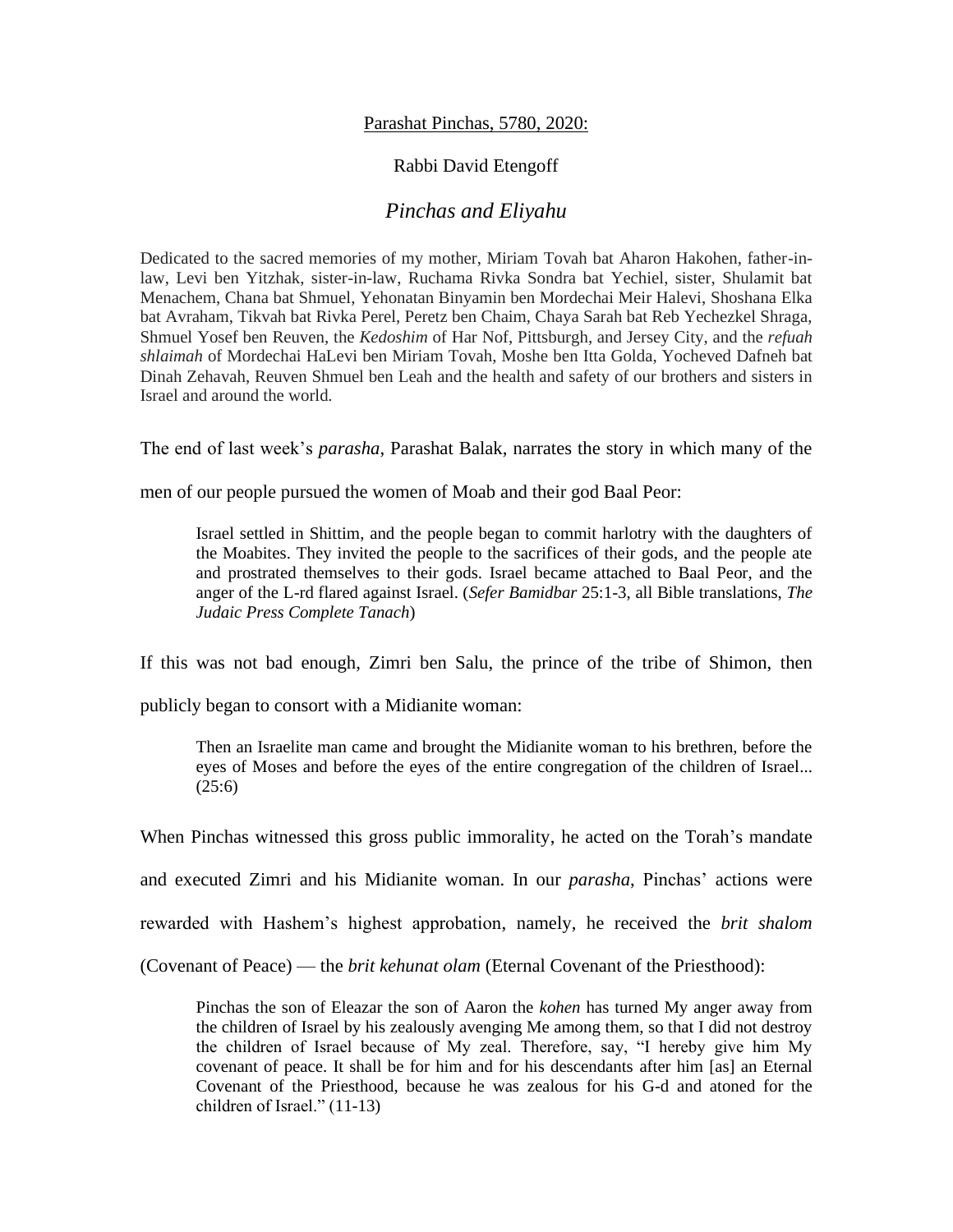In his gloss on *Sefer Bamidbar* 25:6, Rashi notes, "At the incident of the Golden Calf, Moses [successfully] confronted six hundred thousand as it says, 'He ground it [the Golden Calf] until it was powder…'" Clearly, then, Moshe, no less than Pinchas, sought to avenge G-d's glory. Yet, Pinchas alone received the *brit kehunat olam*. This is an exegetical challenge that has captivated our commentators' attention throughout the ages. In my opinion, Rabbi Baruch Halevi Epstein (1860-1941) suggests one of the most cogent solutions to this problem. Here is a paraphrase of his position:

It is true that Moshe removed Hashem's anger from the Jewish people on a number of occasions, including the episodes of the Golden Calf and the Spies. Yet, this was for only a relatively short period of time. As a result, the reconciliation between G-d and the Jewish people that Moshe had achieved was not on the level of complete peace. In stark contrast, Pinchas was able to bring about a complete reconciliation that totally removed any anger from Hashem toward our people. Therefore, Pinchas, and Pinchas alone, was rewarded with Hashem's Covenant of Peace. (*Torah Temimah* on *Sefer Bamidbar*, chapter 25, comment 24)

In sum, according to Rav Epstein, since Pinchas achieved a total reconciliation between

Hashem and the Jewish people, he was deserving of the Covenant of Peace.

The peace that Pinchas was able to bring about motivated *Chazal* (our Sages of blessed memory) to identify Eliyahu the Prophet (9th century BCE) as Pinchas' spiritual reincarnation:

Rabbi Shimon ben Lakish said: "Pinchas is Eliyahu." The Holy One Blessed be He said to Pinchas: "You have placed peace between Me and the Jewish people in this world; so, too, shall you do so in the future." As the text states: "Lo, I will send you Elijah the prophet before the coming of the great and awesome day of the L-rd, that he may turn the heart of the fathers back through the children, and the heart of the children back through their fathers…[*Sefer Malachi* 3:23-24]" (*Midrash Yalkut Shimoni*, Pinchas I, translation my own)

*Chazal* further underscore the role of Eliyahu as the herald of *shalom ba'olam* (peace in the world) in a parallel text to our midrash, found in the concluding *mishnah* of *Mishnah*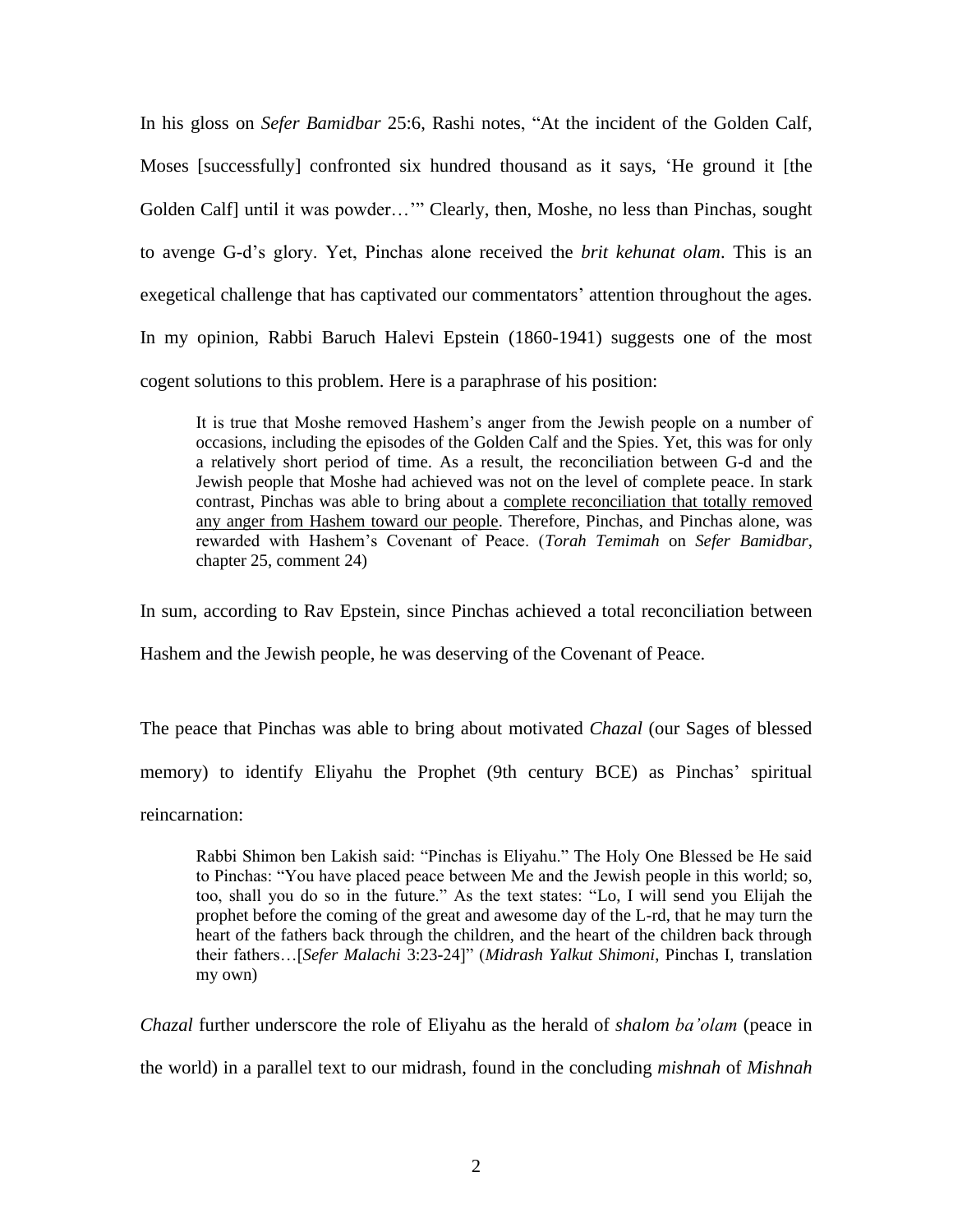## *Eduyot*:

And the Sages said: [Eliyahu] will come to bring about peace in our world. As the text states: "Lo, I will send you Eliyahu the prophet before the coming of the great and awesome day of the L-rd, that he may turn the heart of the fathers back through the children, and the heart of the children back through their fathers…" [*Sefer Malachi* 3:23-  $24$ ]"

*Chazal* teach us time and time again that Eliyahu's ultimate purpose is to herald the

coming of the *Mashiach*. What will this soon- to-be-realized period be like? Yeshayahu,

the great 8th century BCE prophet and sage, offered one of the most famous descriptions

of this longed-for time:

And it shall be at the end of the days, that the mountain of the L-rd's house shall be firmly established at the top of the mountains, and it shall be raised above the hills, and all the nations shall stream to it. And many peoples shall go, and they shall say, "Come, let us go up to the L-rd's mount, to the house of the G-d of Jacob, and let Him teach us of His ways, and we will go in His paths," for out of Zion shall the Torah come forth, and the word of the L-rd from Jerusalem. And he shall judge between the nations and reprove many peoples, and they shall beat their swords into plowshares and their spears into pruning hooks; nation shall not lift the sword against nation, neither shall they learn war anymore. (*Sefer Yeshayahu* 2:2-4)

May the *Mashiach* come soon and in our days to rebuild the *Beit Hamikdash* and bring

everlasting peace to all mankind. *V'chane yihi ratzon*.

Shabbat Shalom, and may Hashem in His great mercy remove the *magafah* from *klal* 

*Yisrael* and from all the nations of the world.

Past *drashot* may be found at my blog-website: [http://reparashathashavuah.org](http://reparashathashavuah.org/) They may also be found on [http://www.yutorah.org](http://www.yutorah.org/) using the search criteria Etengoff and the *parasha*'s name.

The email list, *b'chasdei Hashem*, has expanded to hundreds of people. I am always happy to add more members to the list. If you have family or friends you would like to have added, please do not hesitate to contact me via email [mailto:rdbe718@gmail.com.](mailto:rdbe718@gmail.com)

\*\*\* My audio *shiurim* on the topics of *Tefilah* and *Tanach* may be found at: **<http://tinyurl.com/8hsdpyd>**